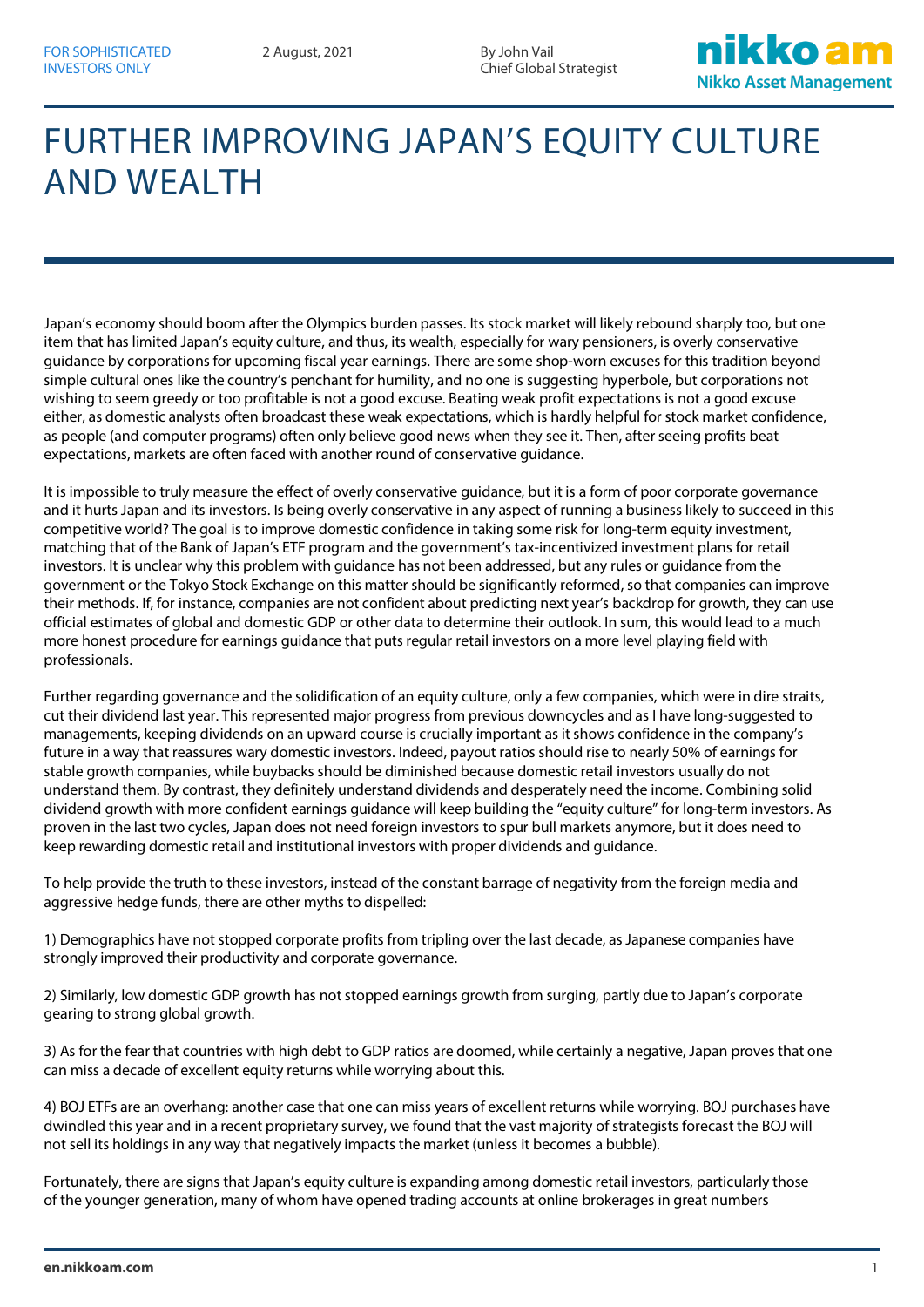

during the pandemic. Catering to these investors are the country's largest online brokerages, who have sought to lure younger retail investors by slashing commission fees.

Other retail investors are tapping the equity market through different channels. For example, the Nippon Individual Savings Account (NISA), a type of tax exemption program for retail investors, has seen a marked increase in new accounts and contributions recently, notably the "Dollar-Cost Averaging/Tsumitate" NISA with an annual contribution cap of JPY 400,000 and a tax exemption horizon of 20 years. According to Financial Services Agency data, in Q1 2021 the number of Tsumitate NISA accounts among retail investors in their 20s and 30s increased by 21.7% (to roughly 664,000) and 24.3% (to roughly 1,016,000), respectively, from Q4 2020. As Chart 1 shows, seen over a longer time span the number of Tsumitate NISA accounts has been increasing sharply. Accounts for investors in their 20s have increased at an annual growth rate of 274% over the past three years, and those for investors in their 30s have increased at an annual rate of 246%.





Source: Financial Services Agency

In sum, individual investors who remain diffident about equity investing will likely not retire as comfortably, or for an institutional investor, such an attitude will hamper client or corporate performance. There are risks, especially globally, but there has been a plethora of risks over the past fifteen years; yet, the Nikkei has surged, and yet unlike peaks before, valuations are very reasonable for the overall market. As a side note, investors should completely ignore Japan's market history before 2005 like a bad dream, as that was the old Japan and we are definitely not returning to that, especially the wild equity valuations of that era. Of course, there will be bumps ahead, but like in every major country, including even Japan now, diversified long term equity investors have been solidly rewarded and should still expect such, especially if Japan's corporations increase dividend payout ratios to much higher levels and provide honest earnings guidance in a way that encourages the expansion of the domestic equity culture.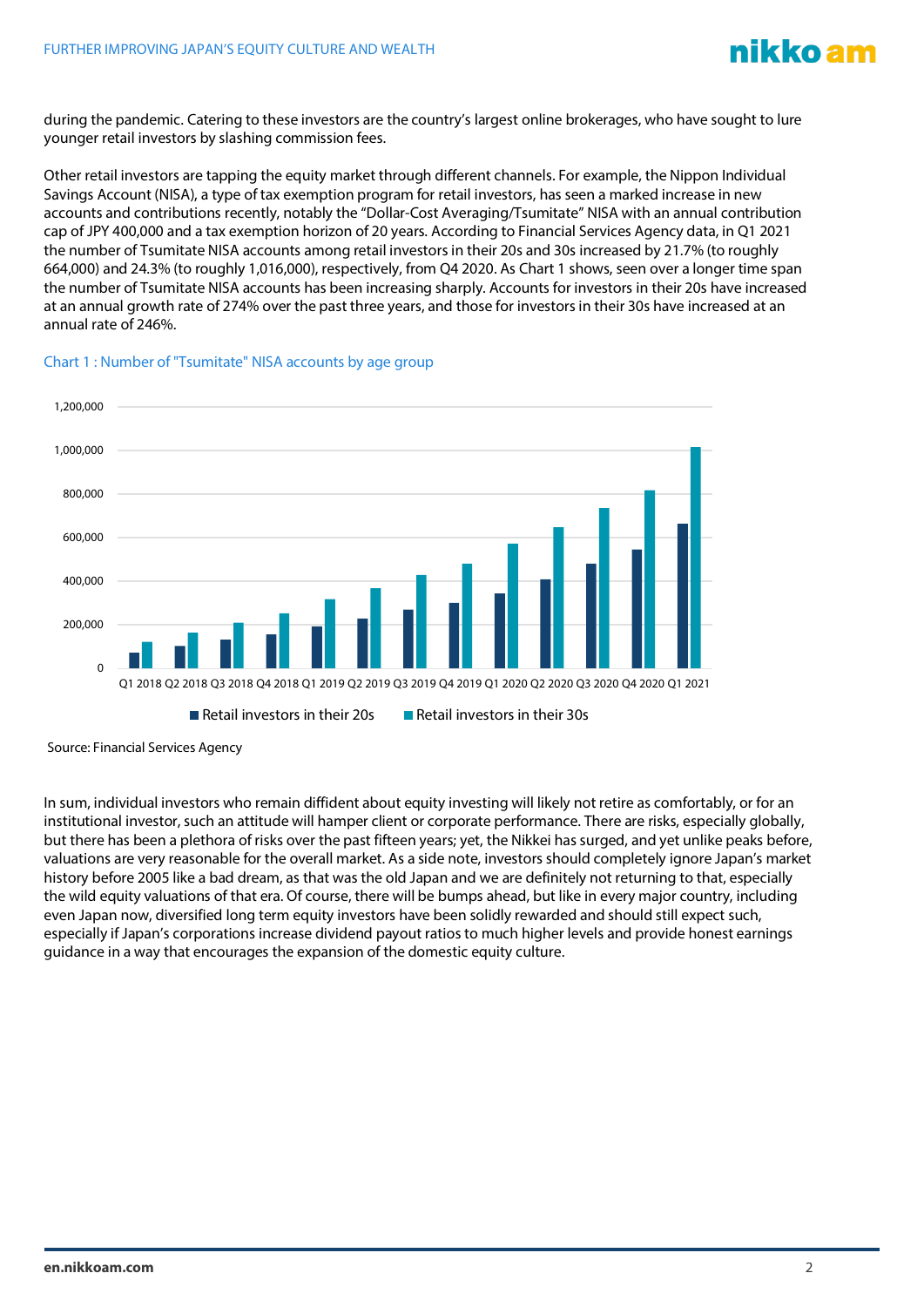## Important Information

This document is prepared by Nikko Asset Management Co., Ltd. and/or its affiliates (**Nikko AM**) and is for distribution only under such circumstances as may be permitted by applicable laws. This document does not constitute personal investment advice or a personal recommendation and it does not consider in any way the objectives, financial situation or needs of any recipients. All recipients are recommended to consult with their independent tax, financial and legal advisers prior to any investment.

This document is for information purposes only and is not intended to be an offer, or a solicitation of an offer, to buy or sell any investments or participate in any trading strategy. Moreover, the information in this document will not affect Nikko AM's investment strategy in any way. The information and opinions in this document have been derived from or reached from sources believed in good faith to be reliable but have not been independently verified. Nikko AM makes no guarantee, representation or warranty, express or implied, and accepts no responsibility or liability for the accuracy or completeness of this document. No reliance should be placed on any assumptions, forecasts, projections, estimates or prospects contained within this document. This document should not be regarded by recipients as a substitute for the exercise of their own judgment. Opinions stated in this document may change without notice.

In any investment, past performance is neither an indication nor guarantee of future performance and a loss of capital may occur. Estimates of future performance are based on assumptions that may not be realised. Investors should be able to withstand the loss of any principal investment. The mention of individual securities, sectors, regions or countries within this document does not imply a recommendation to buy or sell.

Nikko AM accepts no liability whatsoever for any loss or damage of any kind arising out of the use of all or any part of this document, provided that nothing herein excludes or restricts any liability of Nikko AM under applicable regulatory rules or requirements.

All information contained in this document is solely for the attention and use of the intended recipients. Any use beyond that intended by Nikko AM is strictly prohibited.

**Japan**: The information contained in this document pertaining specifically to the investment products is not directed at persons in Japan nor is it intended for distribution to persons in Japan. Registration Number: Director of the Kanto Local Finance Bureau (Financial Instruments firms) No. 368 Member Associations: The Investment Trusts Association, Japan/Japan Investment Advisers Association.

**United Kingdom and rest of Europe**: This document is communicated by Nikko Asset Management Europe Ltd, which is authorised and regulated in the United Kingdom by the Financial Conduct Authority (the FCA) (FRN 122084). This document constitutes a financial promotion for the purposes of the Financial Services and Markets Act 2000 (as amended) (FSMA) and the rules of the FCA in the United Kingdom, and is directed at professional clients as defined in the FCA Handbook of Rules and Guidance.

**United States**: This document may not be duplicated, quoted, discussed or otherwise shared without prior consent. Any offering or distribution of a Fund in the United States may only be conducted via a licensed and registered broker-dealer or a duly qualified entity. Nikko Asset Management Americas, Inc. is a United States Registered Investment Adviser.

**Singapore**: This document is for information to institutional investors as defined in the Securities and Futures Act (Chapter 289), and intermediaries only. Nikko Asset Management Asia Limited (Co. Reg. No. 198202562H) is regulated by the Monetary Authority of Singapore.

**Hong Kong**: This document is for information to professional investors as defined in the Securities and Futures Ordinance, and intermediaries only. The contents of this document have not been reviewed by the Securities and Futures Commission or any regulatory authority in Hong Kong. Nikko Asset Management Hong Kong Limited is a licensed corporation in Hong Kong.

**New Zealand**: This document is issued in New Zealand by Nikko Asset Management New Zealand Limited (Company No. 606057, FSP22562). It is for the use of wholesale clients, researchers, licensed financial advisers and their authorised representatives only.

**Kingdom of Bahrain**: The document has not been approved by the Central Bank of Bahrain which takes no responsibility for its contents. No offer to the public to purchase the Strategy will be made in the Kingdom of Bahrain and this document is intended to be read by the addressee only and must not be passed to, issued to, or shown to the public generally.

**Kuwait**: This document is not for general circulation to the public in Kuwait. The Strategy has not been licensed for offering in Kuwait by the Kuwaiti Capital Markets Authority or any other relevant Kuwaiti government agency. The offering of the Strategy in Kuwait on the basis a private placement or public offering is, therefore, restricted in accordance with Decree Law No. 7 of 2010 and the bylaws thereto (as amended). No private or public offering of the Strategy is being made in Kuwait, and no agreement relating to the sale of the Strategy will be concluded in Kuwait. No marketing or solicitation or inducement activities are being used to offer or market the Strategy in Kuwait.

**Kingdom of Saudi Arabia**: This document is communicated by Nikko Asset Management Europe Ltd (Nikko AME), which is authorised and regulated by the Financial Services and Markets Act 2000 (as amended) (FSMA) and the rules of the Financial Conduct Authority (the FCA) in the United Kingdom (the FCA Rules). This document should not be reproduced, redistributed, or sent directly or indirectly to any other party or published in full or in part for any purpose whatsoever without a prior written permission from Nikko AME.

This document does not constitute investment advice or a personal recommendation and does not consider in any way the suitability or appropriateness of the subject matter for the individual circumstances of any recipient. In providing a person with this document, Nikko AME is not treating that person as a client for the purposes of the FCA Rules other than those relating to financial promotion and that person will not therefore benefit from any protections that would be available to such clients. Nikko AME and its associates and/or its or their officers, directors or employees may have or have had positions or material interests, may at any time make purchases and/or sales as principal or agent, may provide or have provided corporate finance services to issuers or may provide or have provided significant advice or investment services in any investments referred to in this document or in related investments. Relevant confidential information, if any, known within any company in the Nikko AM group or Sumitomo Mitsui Trust Holdings group and not available to Nikko AME because of regulations or internal procedure is not reflected in this document. The investments mentioned in this document may not be eligible for sale in some states or countries, and they may not be suitable for all types of investors.

**Oman**: The information contained in this document nether constitutes a public offer of securities in the Sultanate of Oman as contemplated by the Commercial companies law of Oman (Royal decree 4/74) or the Capital Markets Law of Oman (Royal Decree80/98, nor does it constitute an offer to sell, or the solicitation of any offer to buy non-Omani securities in the Sultanate of Oman as contemplated by Article 139 of the Executive Regulations to the Capital Market law (issued by Decision No. 1/2009). This document is not intended to lead to the conclusion of any contract of whatsoever nature within the territory of the Sultanate of Oman.

**Qatar (excluding QFC)**: The Strategies are only being offered to a limited number of investors who are willing and able to conduct an independent investigation of the risks involved in an investment in such Strategies. The document does not constitute an offer to the public and should not be reproduced, redistributed, or sent directly or indirectly to any other party or published in full or in part for any purpose whatsoever without a prior written permission from Nikko Asset Management Europe Ltd (Nikko AME). No transaction will be concluded in your jurisdiction and any inquiries regarding the Strategies should be made to Nikko AME.

**United Arab Emirates (excluding DIFC)**: This document and the information contained herein, do not constitute, and is not intended to constitute, a public offer of securities in the United Arab Emirates and accordingly should not be construed as such. The Strategy is only being offered to a limited number of investors in the UAE who are (a) willing and able to conduct an independent investigation of the risks involved in an investment in such Strategy, and (b) upon their specific request. The Strategy has not been approved by or licensed or registered with the UAE Central Bank, the Securities and Commodities Authority or any other relevant licensing authorities or governmental agencies in the UAE. This document is for the use